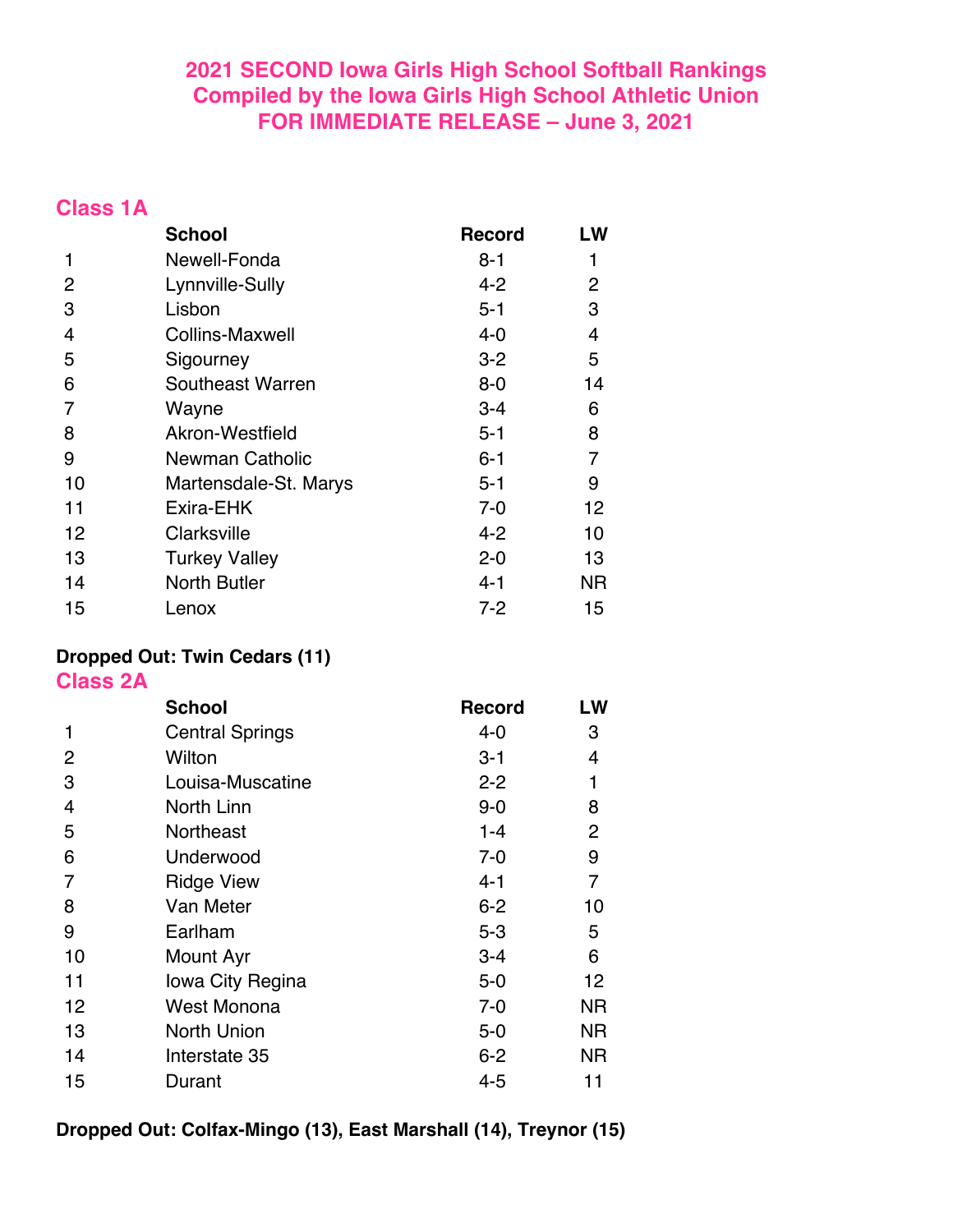#### **Class 3A**

|    | <b>School</b>                | <b>Record</b> | LW        |
|----|------------------------------|---------------|-----------|
| 1  | Davenport Assumption         | $6-0$         | 2         |
| 2  | Williamsburg                 | $5 - 1$       | 1         |
| 3  | <b>Mount Vernon</b>          | $6-0$         | 3         |
| 4  | West Burlington/Notre Dame   | $9 - 0$       | 4         |
| 5  | Eddyville-Blakesburg-Fremont | $6-0$         | 8         |
| 6  | Anamosa                      | $5 - 1$       | 10        |
| 7  | <b>Roland-Story</b>          | $4 - 0$       | 15        |
| 8  | <b>Atlantic</b>              | $4 - 1$       | 5         |
| 9  | <b>West Liberty</b>          | $4 - 2$       | 7         |
| 10 | <b>Spirit Lake</b>           | $6 - 3$       | 9         |
| 11 | Solon                        | $6 - 2$       | ΝR        |
| 12 | <b>Sioux Center</b>          | $5-0$         | <b>NR</b> |
| 13 | Humboldt                     | $3 - 1$       | 13        |
| 14 | Boyden-Hull/Rock Valley      | $2 - 0$       | <b>NR</b> |
| 15 | Saydel                       | $6 - 1$       | ΝR        |

## **Dropped Out: West Lyon (11), Clarke (12), Nevada (14)**

### **Class 4A**

|    | <b>School</b>               | <b>Record</b> | LW              |
|----|-----------------------------|---------------|-----------------|
| 1  | <b>Dallas Center-Grimes</b> | $3 - 3$       | 6               |
| 2  | Winterset                   | $8 - 1$       | 1               |
| 3  | Fairfield                   | $2 - 2$       | 3               |
| 4  | <b>Benton</b>               | $5-0$         | 11              |
| 5  | <b>ADM</b>                  | $7 - 1$       | 10              |
| 6  | <b>Norwalk</b>              | $4 - 2$       | 5               |
| 7  | Carlisle                    | $5-3$         | 7               |
| 8  | North Polk                  | $4 - 2$       | NR <sup>*</sup> |
| 9  | <b>North Scott</b>          | $2 - 3$       | 4               |
| 10 | <b>West Delaware</b>        | $2 - 1$       | $\overline{2}$  |
| 11 | Boone                       | $7 - 1$       | <b>NR</b>       |
| 12 | <b>Charles City</b>         | $4 - 2$       | 9               |
| 13 | Grinnell                    | $4 - 2$       | <b>NR</b>       |
| 14 | Harlan                      | $6 - 2$       | 13              |
| 15 | <b>Marion</b>               | $6 - 2$       | 15              |

#### **Dropped Out: Xavier (8), Creston (12), Burlington (14)**

**Note: North Polk was inadvertently listed in 3A in the initial set of rankings**